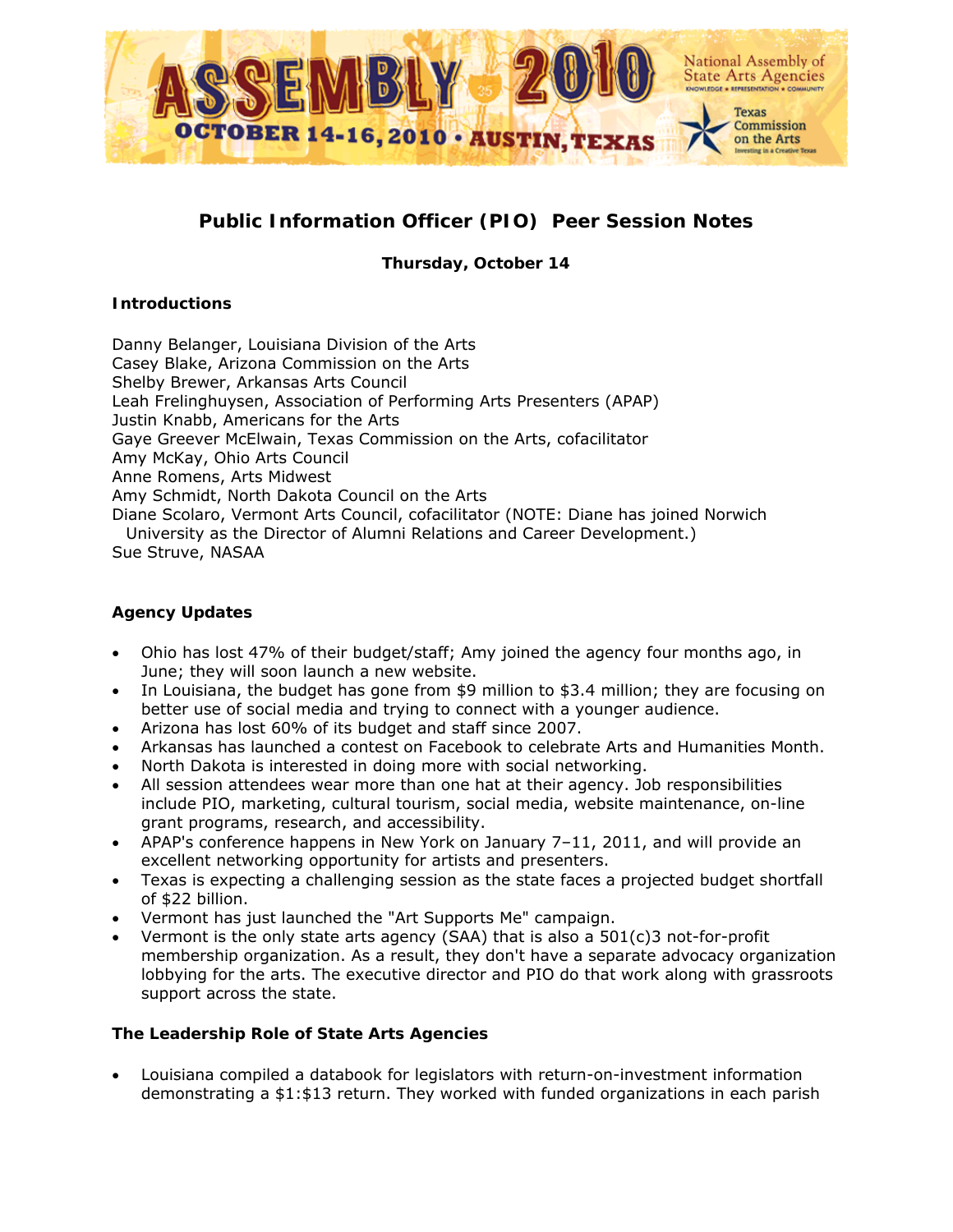to get information for each legislator. This work helped them restore funding for programs that had been canceled. Grant recipients are required to include economic impact information in final grant reports and on application forms.

- The group discussed the pros and cons of economic impact data. Most agreed it is difficult to conduct reliable and accurate research. Many PIOs to not have access to the economic impact numbers reported by grant recipients. Others have found that economic impact numbers are often viewed with suspicion or negatively compared to other industries that show greater return on investment. Even so, most felt economic impact data was valuable.
- Many SAAs use the economic impact information provided by Americans for the Arts, even though it is not considered to be comprehensive.
- We discussed the "slippery slope" of making the case for the public value of the creative economy. The Department of Labor does not track creative industries, and information is often included under "sports" or "entertainment." There are discrepancies between federal and state reporting.
- Several SAAs track using Dunns numbers.
- Arkansas conducted a four-year creative economy project that determined the arts are the state's third largest employer. However, it has been difficult to get that word out.
- Texas's Arts Respond grants are specifically tied to state priorities: education, criminal justice, health and human services, natural resources, economic development. Grants of this type highlight how the arts are integrated into our lives, as opposed to being "icing on the cake."

# **Advocacy and Lobbying**

- Most SAAs have a separate advocacy group with which they work.
- Arizona has a system where a liaison is charged with maintaining a relationship with a specific legislator and a second person is responsible for organizing the community to ensure the there are invitations to arts events, stories are gathered, etc.
- Texas requires grant recipients to send thank-you letters to legislators, which has worked very well. Vermont tried thank-you letters, but it worked against them when a legislator discovered they were a grant requirement.
- Louisiana asks grantees to invite legislators to their events and include that information in the grant applications.
- Sue reminded us of NASAA's advocacy tools on their website.
- Diane pointed out the legislators need to feel "I funded this and see the value" so they understand the direct correlation between the funds they appropriate and the success of the arts community.
- North Dakota presents legislators with an oversized check at a PR event to increase awareness.
- Ohio works closely with Ohio Citizens for the Arts on projects like arts advocacy day, the governor's arts awards, etc.
- Several SAAs use the Capwiz advocacy campaign management tool and recommend it.
- Some SAAs do not have a close relationship with their advocacy groups, and some advocacy groups do not work directly in support of SAAs.
- It was suggested that regional arts organizations could host meetings of SAA directors and their advocacy groups to enhance relationships.
- It was suggested that you can use the media to get your word out, but you should go to reporters who do not cover the arts (example: business writers).
- Vermont's Arts Supports Me campaign encourages people to share how they, their communities and businesses are impacted by the arts. They plan on using the stories in radio, TV, Web and print promotions. They took funds for Art Supports Me out of grants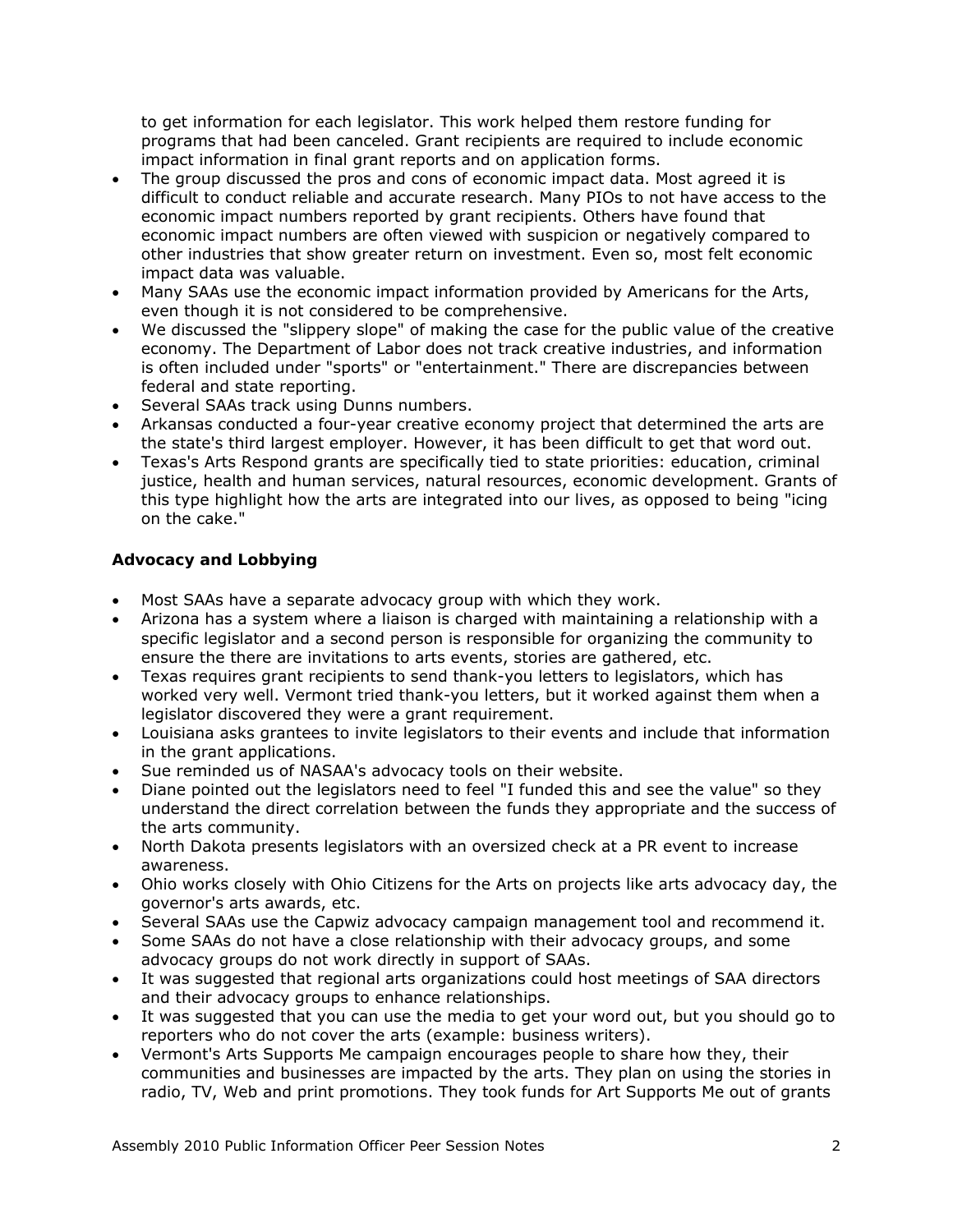with the idea that they needed a marketing campaign in order to secure more funding for grants. As part of the program, the legislature will receive an arts profile every week.

- Arizona has launched an ad campaign intended to drive traffic to their website, where there is information on why the arts matter, interactive maps to connect people to the arts, and information on funding for their endowment. Because it is "tricky to use public funds for advertising" they have asked their board to foot the \$6,000 cost.
- Texas provides all senators with a list of funded organizations in their district along with a CD that contains a media list, prewritten press release, newsletter and website text. Senators then announce the grants in their district and get the press coverage. Representatives are given the grant list and newsletter/website text, but not the press information. The goal is to increase awareness of the Commission's funding in each district, give legislators the opportunity to announce good news to their constituents and connect legislators with their local arts community.

## *Saturday, October 16*

## **Attendees**

Danny Belanger, Louisiana Division of the Arts Casey Blake, Arizona Commission on the Arts Shelby Brewer, Arkansas Arts Council Gaye Greever McElwain, Texas Commission on the Arts, cofacilitator Amy McKay, Ohio Arts Council Amy Schmidt, North Dakota Council on the Arts Diane Scolaro, Vermont Arts Council, cofacilitator Sue Struve, NASAA

# **Making the Most of Technology**

- Tubemogul takes video and distributes it for free to other sites. o <http://www.tubemogul.com/>
- Animoto automatically, and for free, produces beautifully orchestrated, completely unique video pieces from your photos, video clips and music.
	- o <http://animoto.com/>
- Socious is an on-line community, event management and content management system designed for associations, user groups, trade groups and customer communities.
	- o <http://www.socious.com/>
- Forrester Research has developed a community management checklist.
	- o [http://www.forrester.com/rb/Research/community\\_management\\_checklist/q/id/570](http://www.forrester.com/rb/Research/community_management_checklist/q/id/57058/t/2) [58/t/2](http://www.forrester.com/rb/Research/community_management_checklist/q/id/57058/t/2)
- Hootsuite makes it easy to manage a variety of social media platforms and to share the workload within teams.
	- o <http://hootsuite.com/>
- Mike Brooks at the Kentucky Arts Council developed social media guidelines.
	- o [Mike.Brooks@ky.gov](mailto:Mike.Brooks@ky.gov)
- Louisiana used Animoto to promote Poetry Out Loud.
- Arizona has a use policy on their Facebook page. It was modeled after Illinois's policy.
- Minnesota Citizens for the Arts has social media guidelines.
- Even though social media is more casual, PIOs agreed that grammar and correct spelling for content generated by the SAA is still a requirement.
- North Dakota had to secure board permission to set up Facebook.